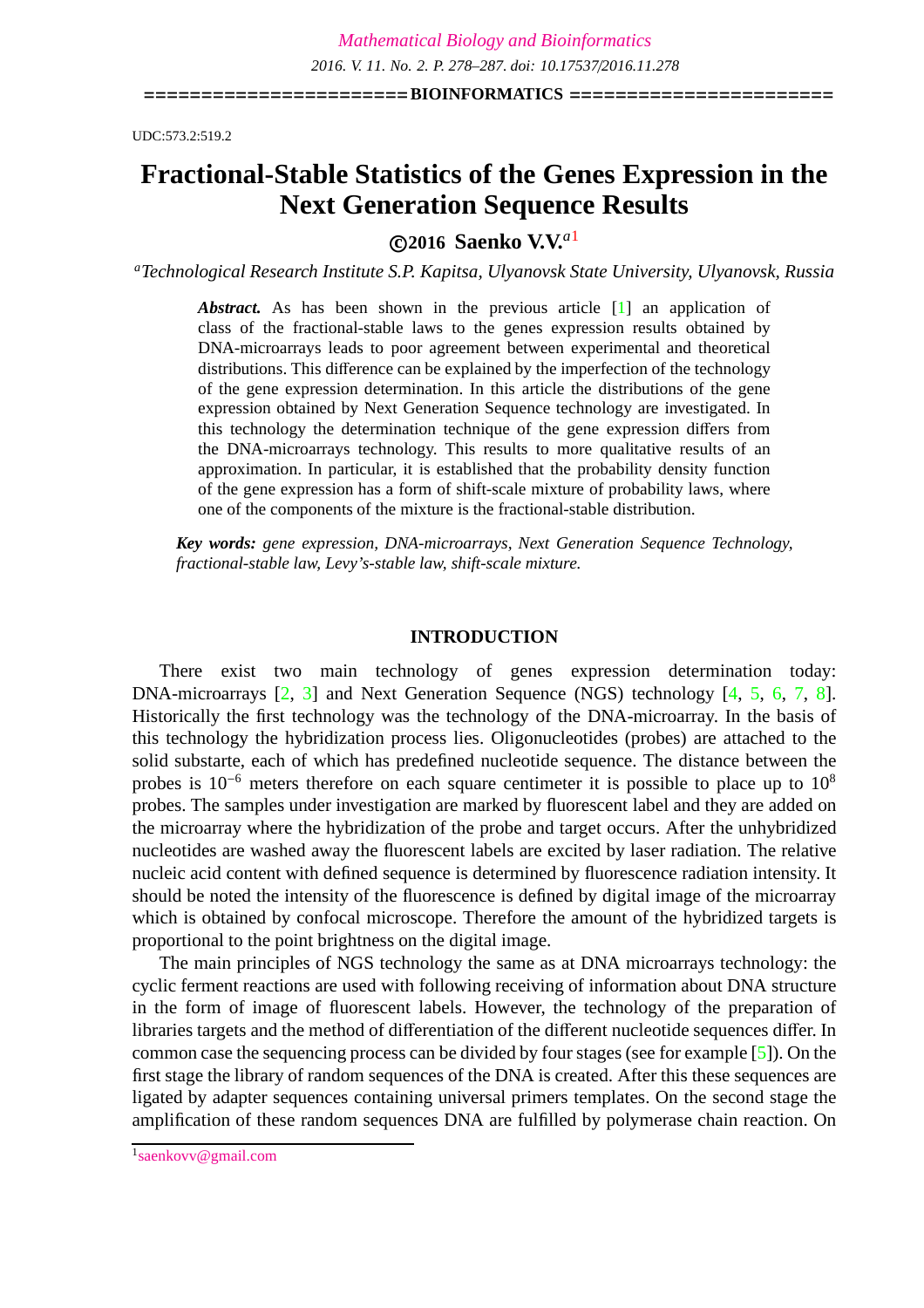the third stage the primary structure of all samples is determined. The fourth stage consists in alignment of the obtained reads to the reference gene. The main advantage of NGS technology consists in possibility of determination individual nucleotides in a sequence. This allows to detect new nucleotide sequences.

A second advantage of NGS technology is possibility to determine a quantitative content of defined genes in the sample. This allows reduce an error at calculation of the gene expression levels. Really, as the result of the reads alignment is amount of some gene in the sample. Of course, there exists probability of wrong determine the reference gene. Nevertheless, the results of the gene expression calculation obtained by NGS technology will more qualitative than results obtained with the DNA-microarray technology. This due to the fact that in the DNA-microarray technology practically it is not possible to determine quantitative content of the genes since the value of the expression is determined with the intensity of the fluorescence radiation. At the same time it is unknown the amount fluorescent labels having incorporated to the sample and the radiation intensity of the single label. The background radiation is also problem. This radiation introduces the distortion into overall picture and it is not possible exclude one. All these facts lead to less qualitative results obtained with DNA microarrays in comparison with the results of NGS technology. The results of the article [\[1\]](#page-8-0) confirm these facts. In this article the probability density functions of the gene expression levels obtained with DNA-microarrays of various manufactures are investigated. It was shown although in majority cases the distribution can be described by the fractional-stable law however empirical distributions deviate from the fractional-stable distributions. These deviation can be explained with distortions noted above.

In this article we consider the question about probability distribution of the gene expression obtained with NGS technology. It is well established that the empirical distributions are one-sided distributions, they manifest the power-law asymptotics and character of these distributions is the same for any tissues and organisms from bacteria to mammal [\[9\]](#page-8-8). Similar results have been reported by other authors [\[10,](#page-8-9) [11,](#page-8-10) [12,](#page-8-11) [13,](#page-8-12) [14\]](#page-8-13).

The power-law asymptotics of the experimental distribution means that the theoretical distribution must have the asymptotics of the following form  $p(x) \propto x^{-\alpha-1}$ ,  $x \to \infty$ . In the above work of [\[9\]](#page-8-8), the same distribution was applied for approximation of the profiles of the gene expression in various organisms. The parameter  $\alpha$  was shown to vary within the limits from 0.69 to 1.09. In the work  $\lceil 12 \rceil$  the authors have investigated more than 40 tissues for six organisms and the power-law distribution was obtained for all samples with value of the parameter  $\alpha \in (0.86, 1)$ . In the work [\[14\]](#page-8-13) the discrete Pareto distribution was used. There were processed more than 50 human tissues, mouse tissues and yeast tissues including 30 samples of the human cancer tissues and 30 normal human tissues. In this article reported that the best approximation among the Poisson distribution, exponential distribution, logarithmic distribution, power-law distribution, paretolike distributions and mixtures of the logarithmic and the exponential distributions is the discrete Pareto distribution  $p(m) = (m + b)^{-\alpha-1}/z$ , where  $\alpha$  is varying within the limits from 0.974 to 1.88. In the article [\[11\]](#page-8-10), the authors use the double Pareto-log-normal distribution. Along with the Pareto-log-normal distribution the authors tested the Zipf-Pareto distribution, log-normal distribution, log-gamma distribution, log logistic distribution, right-side Pareto-distribution. Finally, the authors conclude that the double Pareto-lognormal distribution provides the best results.

However the authors of these articles had not considered one more sufficiently significant class of distributions the Fractional-Stable Distributions (FSD). The fractional-stable laws are limit distributions of sums of independent identical distributed random variables (see [\[15\]](#page-9-0)). At working with these distributions the main difficulty consists in absence of explicit expressions for densities. Probably this fact is main reason excluding this distribution class from the list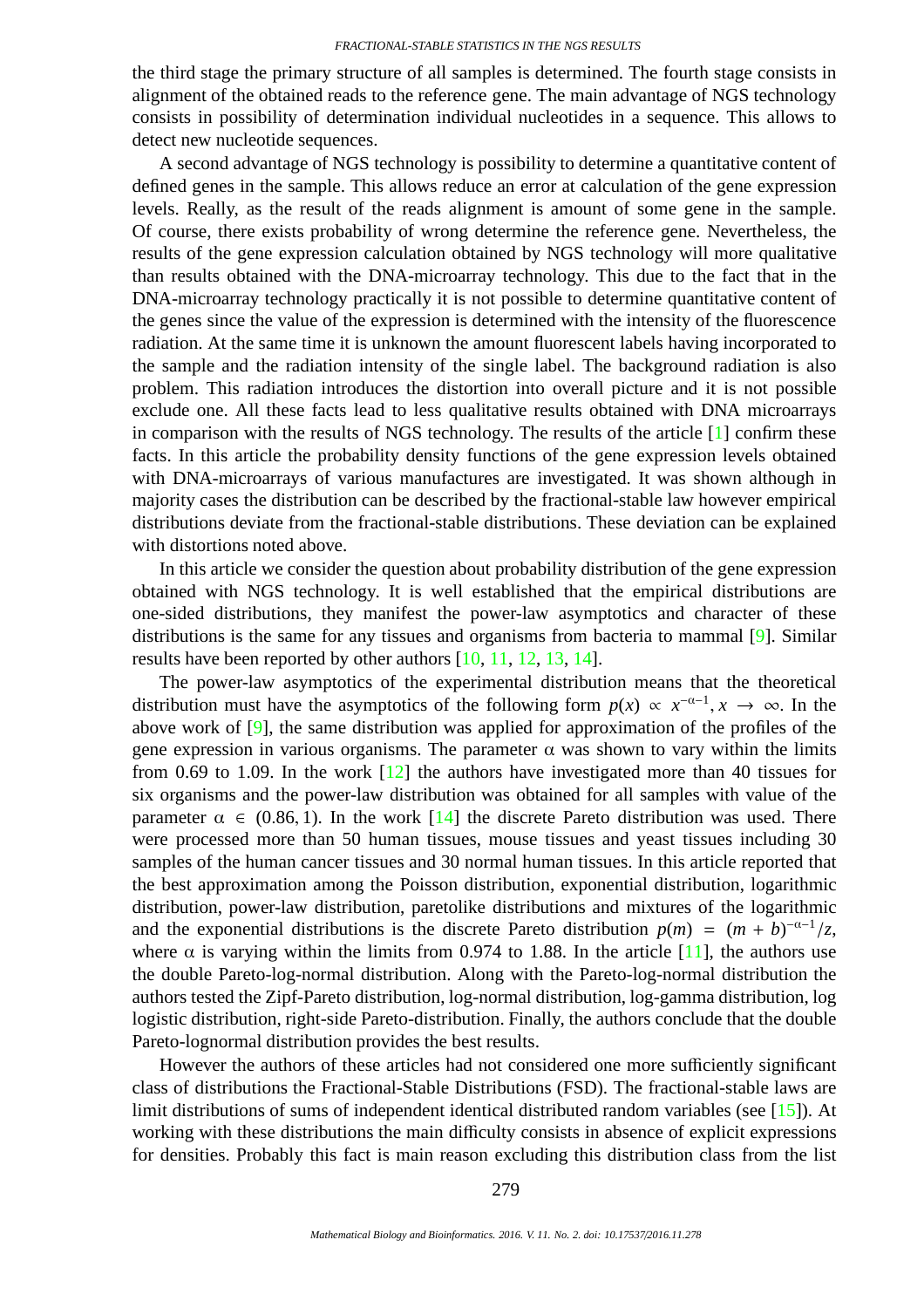#### SAENKO

of the potential candidates of theoretical densities for approximation of the genes expression. However there exist some methods of calculation of the densities which allow circumvent this difficulty. Moreover this class of the distributions possesses the characteristic property which inherent to the experimental distributions. These distributions possess by power-law asymptotics. All above noted facts make the fractional-stable distribution good candidate for approximation of the experimental data. In this article we consider the question about possibility of the approximation of the genes expression obtained with NGS technology by the fractional-stable laws.

## **2 FRACTIONAL-STABLE LAWS AND ESTIMATORS OF THEIR PARAMETERS**

Fractional-stable laws are limit distributions of sums the independent identically distributed random variables. For the first time, FSD was introduced by Kotulski [\[16\]](#page-9-1). The name FSD was introduced in 2001 [\[17\]](#page-9-2). FSD are expressed through Mellins transformation of two stable distributions

<span id="page-2-0"></span>
$$
q(x; \alpha, \beta, \theta, \lambda) = \int_{0}^{\infty} g(xy^{\beta/\alpha}; \alpha, \theta, \lambda) g(y; \beta, 1, 1) y^{\beta/\alpha} dy.
$$
 (1)

Here  $g(x; \alpha, \theta, \lambda)$  is the density function of the strictly stable law and  $g(y; \beta, 1, 1)$  is the density of the one-sided strictly stable law with the characteristic function (see [\[18\]](#page-9-3))

<span id="page-2-1"></span>
$$
\hat{g}(k; \alpha, \theta, \lambda) = \exp\{-\lambda |k|^{\alpha} \exp\{-i\alpha\theta(\pi/2)\text{sign}(k)\}\}.
$$
 (2)

As we can see from [\(1\)](#page-2-0), FSD is defined by four parameters.  $\alpha$  and  $\beta$  are two characteristic parameters. They vary in the limits  $\alpha \in (0, 2]$  and  $\beta \in (0, 1]$ . The variation domain of the parameters θ and λ coincides with the domain of the variation respective parameters of the stable distribution and they have the same meaning,  $\theta$  is the asymmetry parameter ( $|\theta| \leq \min(1, 2/\alpha -$ 1)) and  $\lambda > 0$  is the scale parameter. FSDs have the power-law asymptotics  $q(x; \alpha, \beta, \theta, \lambda) \propto$  $x^{-\alpha-1}$ ,  $x \to \infty$ . When  $\beta = 1$ , the class of FSD passes into the class of strictly stable distributions. Indeed, when  $\beta = 1$  and  $\theta = 1$  the strictly-stable law *g*(*y*; 1, 1, 1) is the singular distribution at the point  $y = 1$ . Hence, from [\(1\)](#page-2-0) we obtain  $\int_0^\infty g(xy^{\beta/\alpha}; \alpha, \theta, \lambda) \delta(y - 1) y^{\beta/\alpha} dy = g(x; \alpha, \theta, \lambda)$ , where δ(*y*−1) is Dirac's function. In the case when α = 2, β = 1 and θ = 0 from [\(1\)](#page-2-0) and [\(2\)](#page-2-1) we obtain that FSD passes into the normal distribution. Hence, the class of fractional-stable laws involves the class of stable distributions. Since the FSD are fully described by their four parameters then knowledge of these parameters allows to calculate the distribution. One of the main tasks in the work is parameter estimation upon experimental data. Shortly one can formulate this task as follows. Let  $Z_1, Z_2, \ldots, Z_n$  is the sample of independent identically distributed random variables. Each random variable  $Z_i$  has the FSD. It is necessary by this sample to calculate the estimators  $\hat{\alpha}, \hat{\beta}, \hat{\theta}, \hat{\lambda}$  of the parameters  $\alpha, \beta, \theta, \lambda$  of the FSD.

There exist several methods of estimation of the FSD parameters. The first method has been described in the work [\[19\]](#page-9-4) and the estimators were obtained on basis of the method of moments. However, it has been established that usage of these estimators lead to wrong parameters values. The second method  $[20]$  is based on the maximum likelihood method. However this method is also unhandy for approximation of the gene expression. Really, in this method it is necessary to calculate the probability density function at the points defined by the value of the random variables  $Z_1, Z_2, \ldots, Z_n$ . The main difficulty here consists exactly this since there does not exist explicit expression for the FSD. In the article by  $[20]$  the author avoided this difficulty by usage of the local estimator of the Monte Carlo method for calculation of the symmetric (at  $\theta = 0$ ) FSD. However, it is not possible to apply this method for describing the expression data since the  $\theta \neq 0$ . Even in the case  $\theta = 0$  to use this method would be a very tedious task since in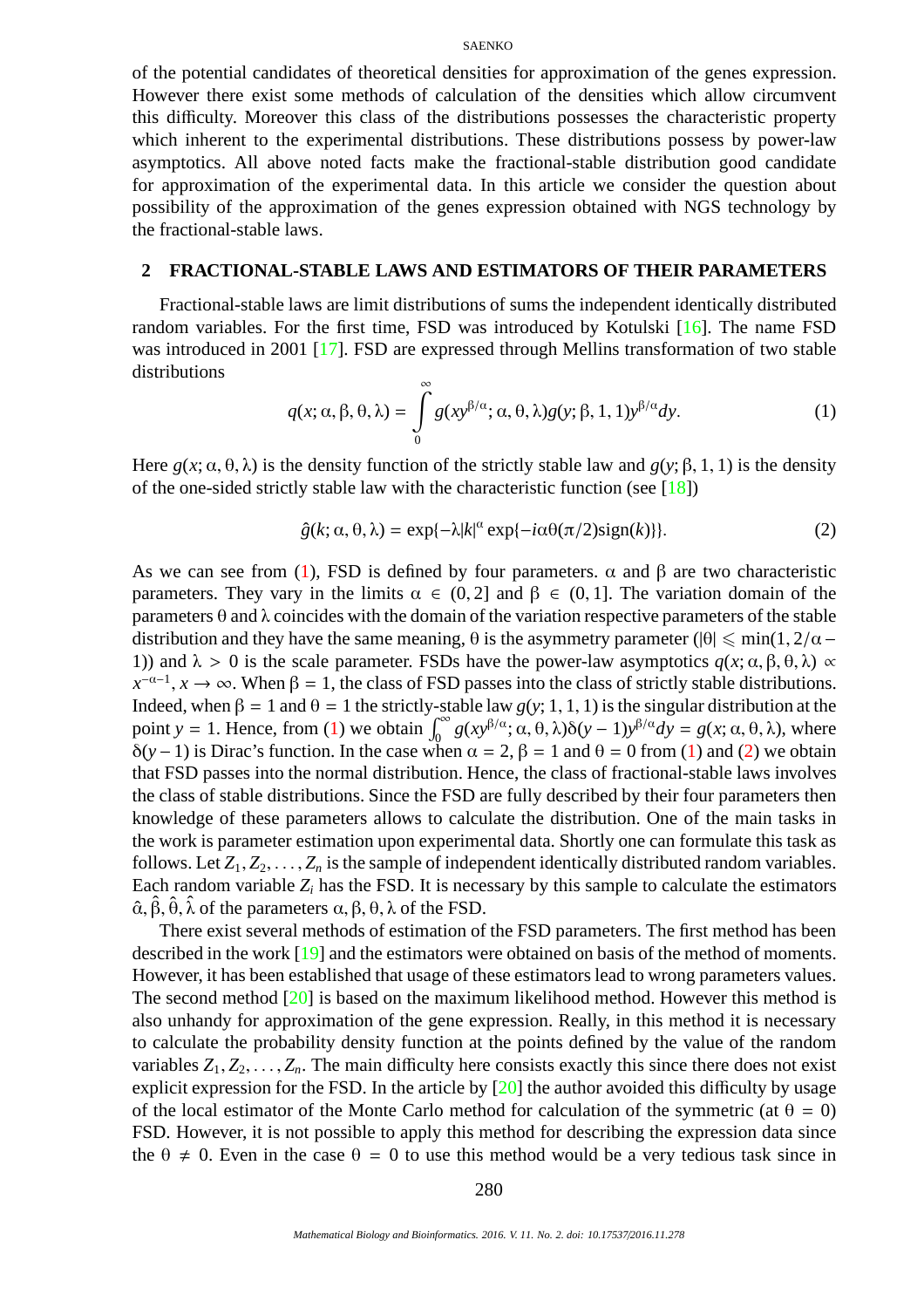this case it would be necessary to estimate the density at each point  $Z_1, Z_2, \ldots, Z_n$ . Taking into account that expression data contain tens thousand values then estimation will takes big time span.

The third method [\[21\]](#page-9-6) is based on minimization of the distance between theoretical and empirical distributions. As the distance between two distributions the  $\chi^2$  distance was chosen

<span id="page-3-0"></span>
$$
d(\mathbf{P}_{\Theta}, \mathbf{Q}) = \sum_{k=1}^{n} \frac{(N \mathbf{P}_{\Theta}(\Delta_k) - \mathbf{v}_k)^2}{N \mathbf{P}_{\Theta}(\Delta_k)}.
$$
 (3)

Here **Q** is experimental distribution, **P**<sub>Θ</sub> is theoretical distribution, **P**<sub>Θ</sub>( $\Delta_k$ ) is the theoretical probability corresponding to the interval  $\Delta_k$ ,  $\Theta$  is a vector of parameters,  $\Delta_k$  is the partition of the domain under consideration  $R \equiv \{x : a \leq x \leq b\}$  on *n* disjoint intervals  $\bigcup_{k=1}^{n} \Delta_k = R$ ,  $v_k$  is the number of observations fallen into interval  $\Delta_k$ . As a result, the estimator  $\hat{\Theta}$  of the parameters Θ obtains the values of the Θ at which the distance  $d(\mathbf{P}_{\hat{\theta}}, \mathbf{Q})$  possesses the most minimal value. We will use this estimator for estimation of the FSD parameters.

Applying this algorithm to the considered task the distribution **Q** in [\(3\)](#page-3-0) corresponds to the experimental distribution of the gene expression and distribution **P**Θ corresponds to the FSD with parameters  $\mathbf{\Theta} = (\alpha, \beta, \theta, \lambda)$ . The FSD is estimated by Monte Carlo method. Namely, the histogram of the density is constructed. The fractional-stable random variables are simulated with algorithm

$$
Z(\alpha, \beta, \theta, \lambda) = \lambda Y(\alpha, \theta) / [S(\beta, 1)]^{\beta/\alpha},\tag{4}
$$

where  $Y(\alpha, \theta)$   $S(\beta, 1)$  and  $S(\beta, 1)$  are stable and one-sided stable random variables with characteristic function [\(2\)](#page-2-1). For simulation of the random variable  $Y(\alpha, \theta)$  is used the algorithm described in  $[22]$  and for simulation the random variable  $S(\beta, 1)$  was used the algorithm  $[23]$ .

### **3 EXPERIMENTAL DATA AND RESULTS**

As a source of the experimental data the Gene Expression Omnibus (http://www.ncbi.nlm.nih.gov/geo/) database was chosen. Several experimental series were chosen from the database. They were obtained with the NGS technology (the results are expressed in FPKM units). In particular, the experimental data for the human (series GSE44875 and GSE50760), macaque (series GSE53690), mouse (series GSE53690 and GSE53110) and for drosophila (series GSE54600 and GSE41487) were processed. The results of processing are shown below. It is established that the experimental distributions have fractional-stable character within the range of  $1 \div 1000$  FPKM units only. Beyond this interval deviations of the experimental distribution from the FSD are observed.

Methods of the analysis of experimental data are as follows. The expression data are divided into three disjoint domains  $\mathcal{R} = \{x : E_{\text{min}} \leq x \leq E_{\text{max}}\}, \mathcal{R}_1 = \{x : x \leq E_{\text{min}}\} \mathcal{R}_2 = \{x : x \geq 0\}$  $E_{\text{max}}$ , and behaviour of the probability density function within each domain is considered. It is visually established that in the domain  $R$  the behaviour of the empirical distribution is characteristic for FSD. Therefore the expression values satisfying to the condition  $X \in \mathcal{R}$  are chosen for the approximation of the experimental data within this domain. The obtained sample is considered as a sample  $X_i, \ldots, X_n$  of independent identically distributed random variables. Further parameters of the FSD are estimated with obtained sample  $X_i$ ,  $i = 1, \ldots, n$ .

For checking the assumption about fractional-stale distribution of the random variables *X<sup>i</sup>* the hypothesis  $H_0$  is suggested which can be formulated as follows: *the random variables*  $X_i$ ,  $i = 1, \ldots, n$  have the fractional-stable distribution with density [\(1\)](#page-2-0). Since the parameters of this distribution are unknown then the hypothesis  $H_0$  is a complex one. To obtain the estimators  $(\hat{\alpha}, \hat{\beta}, \hat{\theta}, \hat{\lambda})$  of the parameters  $(\alpha, \beta, \theta, \lambda)$  the statistical algorithm of the estimation of the fractional stable parameters based on the minimum distance method  $[21]$  is used. The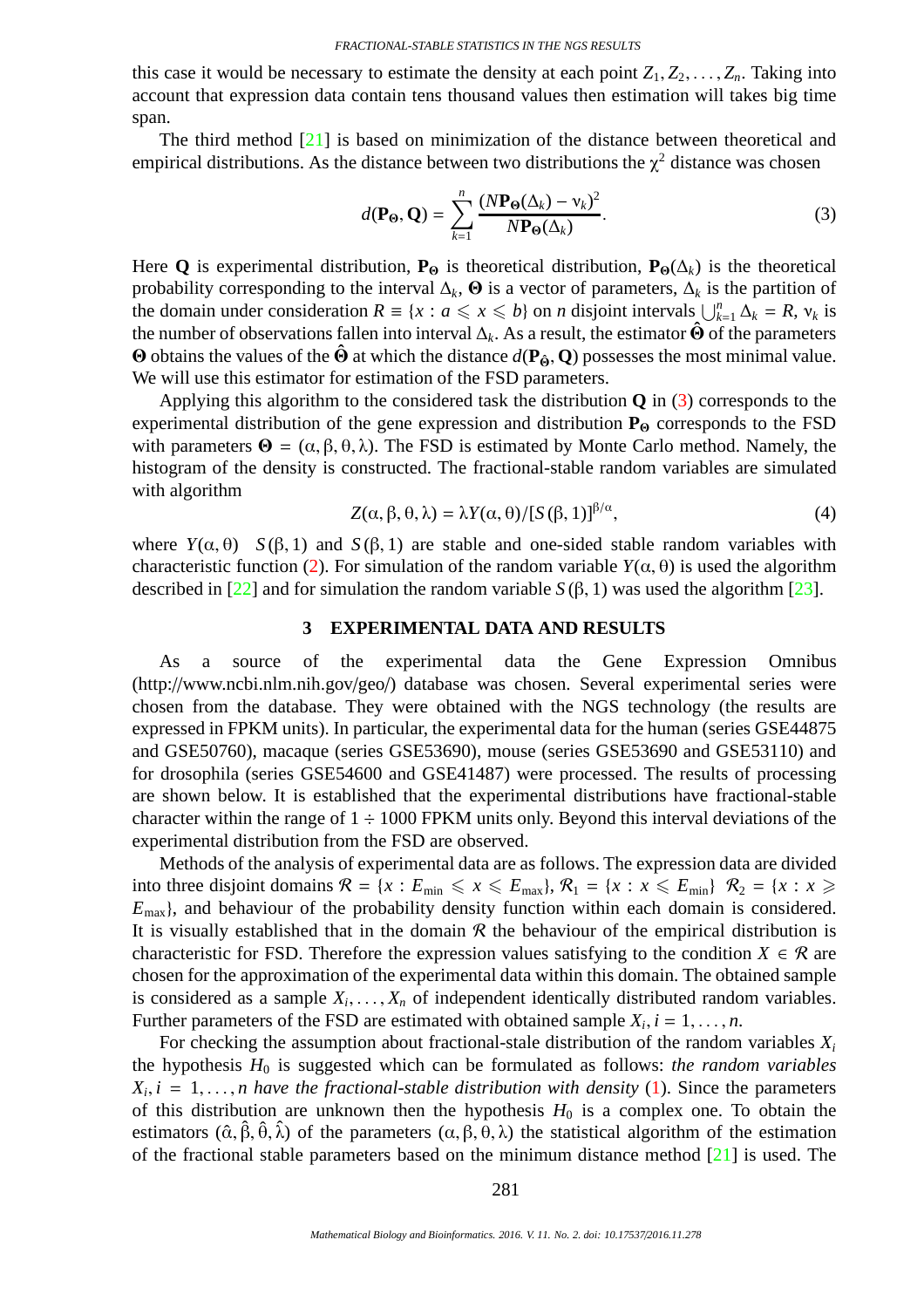<span id="page-4-0"></span>

**Figure 1.** Probability density distribution of gene expression for human (*Homo sapiens*), mouse (*Mus musculus*), macaque (*Macaca mulata*) and drosophila (*Drosophila melanogaster*) tissues. Solid circles are experimental data, solid lines are FSDs for the estimated values of the parameters  $\hat{\alpha}, \hat{\beta}, \hat{\theta}, \hat{\lambda}$ . The values of the parameters are shown on the figure.

hypothesis  $H_0$  was chi-square Fisher tested. As it was noted above, the main difficulty of using the FSD consists in the absence of explicit expression for densities. Therefore a numerical method is used for calculating the density. In this work the histogram estimation of the distribution is used for calculation of the assumed distribution  $q(x; \hat{\alpha}, \hat{\beta}, \hat{\theta}, \hat{\lambda})$ . The sample of random variables  $Z(\hat{\alpha}, \hat{\beta}, \hat{\theta}, \hat{\lambda})$  was simulated and the histogram of the density was computed. The volume of the modeled sample is  $10<sup>6</sup>$  random variables for reducing the statistical error.

The approximation results for experimental densities of the gene expression within domain R are presented in the Figure [1.](#page-4-0) It was established that the boundaries of the domain R are defined by the values  $E_{\text{min}} \gtrsim 1, E_{\text{max}} \lesssim 1000$  for the processed data. As it is seen from the figures the FSD proves good to describe experimental data within this domain. The chi-square Fisher's test confirms this conclusion. For the experimental data shown on the figures this test does not reject the  $H_0$  hypothesis at the significance level of 1%. More complete results of the parameter estimation and checking the  $H_0$  hypothesis are presented in the Table [1](#page-7-0) (See Appendix 1). The results of chi-square Fisher testing are presented in the column  $H_0$  (where "0" means that the test rejects the hypothesis  $H_0$  and "1" means the test does not reject the hypothesis). As we can see from the table the hypothesis about the fractional-stable nature of the experimental data is not rejected almost for all processed data. Since we know the boundaries of the domain R we can calculate the probability contained inside:  $p = P\{E_{\min} \le X \le E_{\max}\}=$  $(1/N)$   $\sum_{i=1}^{N}$  **I**( $E_{\text{min}} \leq X_i \leq E_{\text{max}}$ ) where **I**(*A*) is the indicator of the event *A*, *N* is the total sample volume. The values of the probability  $p$  are also presented in the Table [1.](#page-7-0) As we can see from 36% to 55% of the data in the initial sample have fractional-stable law of distribution.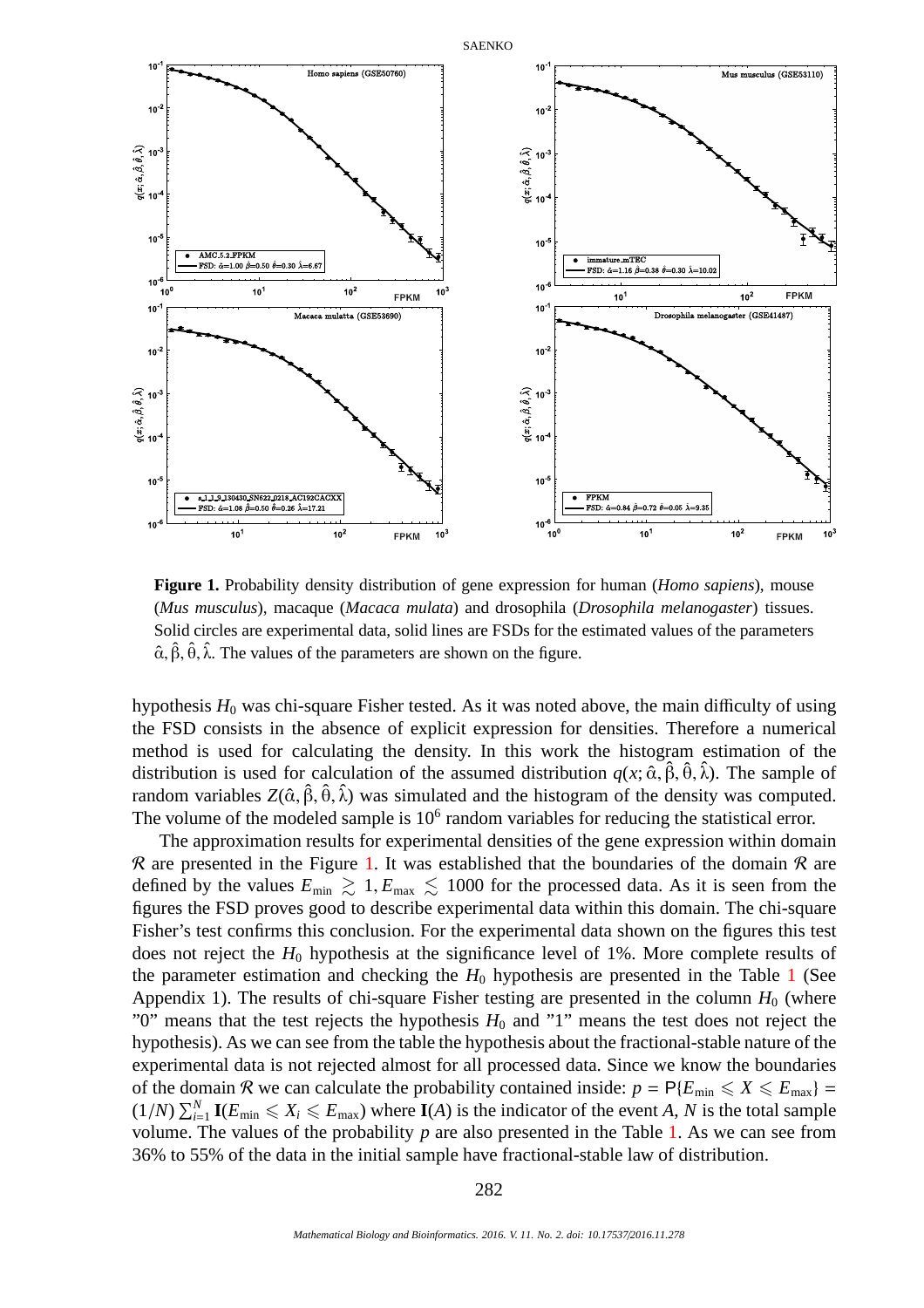

<span id="page-5-0"></span>

**Figure 2.** The probability density function of the gene expression obtained with the NGS technology within the full range of data variation. Solid circles are experimental data for human tissues (series GSE50760), solid curve is FSD within the domain  $\mathcal R$  for shown values of the parameters, dashed curve is FSD for the same parameter values and  $x \notin \mathcal{R}$ .

Let us consider the behaviour of the experimental density within the domains  $x \notin \mathcal{R}$ . In the Figure [2](#page-5-0) the probability density function is shown within the full range of experimental data variation. It is seen from the figure that the deviation of the empirical from theoretical distribution within the domain  $x \in \mathcal{R}_2$  is weak. Indeed, within the domain  $\mathcal{R}_2$  the experimental distribution has power-law dependence  $x^{-\alpha-1}$  well described by FSD extended into this domain. However, attempts to check the hypothesis  $H_0$  for the domains  $\mathcal{R} + \mathcal{R}_2$  lead to the rejecting of this hypothesis. The reason underlies in fluctuations of the empirical and theoretical (since the theoretical distribution is estimated by Monte Carlo method) distributions. These fluctuations are caused by statistical error. Such increasing of statistical error  $\mathcal{R}_2$  is caused by the small sample volume. Indeed, in Table [1](#page-7-0) the probability  $p_2 = P{X \in \mathcal{R}_2}$  is presented. As it is seen from the Table the domain  $\mathcal{R}_2$  contains no more than 2% of all data. Therefore, the increasing of the fluctuation leads to the increasing of the calculated value of  $\chi^2$  statistics. This can lead to false-negative result of checking the hypothesis  $H_0$ . Therefore, without the loss of generality, we can claim that within the domain  $\mathcal{R}_2$  experimental data also follow the fractional-stable distribution, but only in case of power-law dependence.

Within the domain  $\mathcal{R}_1$  the empirical distribution has absolutely different behaviour from that of FSD (see Fig. [2\)](#page-5-0). One of possible reasons of such behaviour can consist in appearing of an additional component in the distribution of the experimental data. This means that within this domain one part of the data has FSD while another part of the data is distributed according to some unknown law of distribution  $f(x; \Phi)$ , where  $\Phi$  is the vector of parameters of this distribution. Such models are well known and named shift-scale mixture of distributions. In common case such shift-scale mixtures have the following form:

<span id="page-5-1"></span>
$$
F(x) = \sum_{j=1}^{M} w_j f_j((x - \mu_j)/\lambda_j; \Phi_j),
$$
\n(5)

where  $w_i$  are weight coefficients  $(w_1 + w_2 + \cdots + w_M = 1)$ ,  $f_i(x; \Phi_i)$  are components of this mixture, *M* is the total number of components, Φ*<sup>j</sup>* are parameters of the *j*-th component of the mixture,  $\mu_i$  and  $\lambda_j$  are shift and scale parameters of the *j*-th component of the mixture.

On this assumption we can conclude that the experimental data of the gene expression within the domain  $\mathcal{R}_1 + \mathcal{R}_2 + \mathcal{R}$  most probably are described by the shift-scale mixture with two components

$$
F(x) = w_1 q(x; \alpha, \beta, \theta, \lambda) + w_2 f(x; \Phi).
$$

283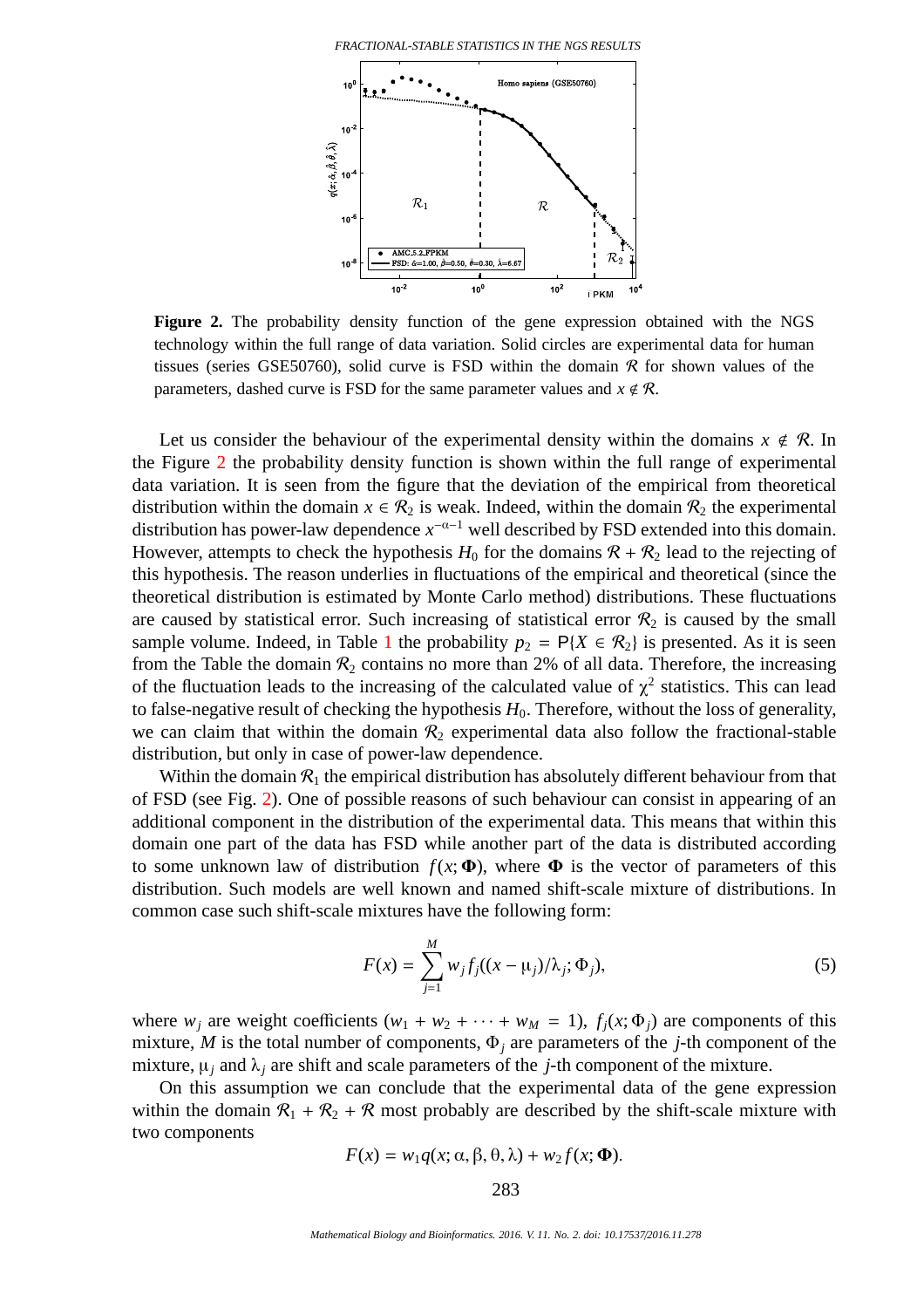#### **SAENKO**

The first component  $q(x; \alpha, \beta, \theta, \lambda)$  is FSD [\(1\)](#page-2-0), the second component  $f(x; \Phi)$  is the law of distribution which is unknown for the time being. The influence of the component  $f(x; \Phi)$ dominates within the domain  $\mathcal{R}_1$  and, at the same time, the influence of this component within the domain  $\mathcal{R} + \mathcal{R}_2$  is negligibly small. This leads to the fact that the FSD describes the experimental data within the domain  $\mathcal{R} + \mathcal{R}_2$  appropriately.

# **4 CONCLUSION**

Possibly, one of the reasons of poor agreement of the experimental and model distributions in [\[1,](#page-8-0) [24\]](#page-9-9) consists in distortions introduced during the stage of determining the amount of the hybridized material. Indeed, within the DNA microarray technology gene expression is determined with the intensity of the fluorescence radiation of the material joined to probes. On this stage the radiation of the substrate overlaps the required signal from the hybridized material, being parasitic. Moreover, the distortions are also introduced on the next stage which is the digitization of the image. Since the intensity of the fluorescence is determined not by direct measurements but by the brightness of dots in the digital image, this process also introduces the distortion to the expression data. All these facts lead to the problems of probability distribution law detection.

Another principle underlies the method of calculating gene expression in the NGS technology (see  $[5, 4]$  $[5, 4]$  $[5, 4]$ ). In this technology the DNA-polymerase attaches only one fluorescently modified nucleotide being complementary to the base template. Since each type of the nucleotide is labeled with own color, this allows to identify it unambiguously. As a result only one nucleotide is recognized for one cycle. After multiple cycle repetition a file is created containing recognized DNA fragments and consisting of nucleotides codes. Then the alignment of these fragments to a reference genome is fulfilled and gene expression in FPKM or RPKM units is calculated. Thus, the NGS technology of gene expression is derived by direct calculation of the synthesised amount of the cell molecules. Hence, more qualitative results in approximation of the experimental data are expected.

This assumption is confirmed by the obtained results. It is established that the distribution of gene expression has the form of a shift-scale mixture of distributions defined by the formula  $(5)$  where one of the components is defined by FSD  $(1)$ . The domain boundaries where each of the components dominates are established. In particular, within the domain  $\mathcal{R} + \mathcal{R}_2$  the FSD dominated. Influence of other mixture components are negligibly small. It is possible to assert that within this range of values gene expression is described by the fractional-stable distributions. This assumption is confirmed by the chi-square Fisher test. Within the domain  $\mathcal{R}_1$ the influence of other components of the mixture becomes significant. This fact is expressed by the appearance of the "hump" in the experimental distribution (see Fig. [2\)](#page-5-0). We failed to determine the type of this mixture component currently. However taking into account that influence of these components in the domain  $\mathcal{R} + \mathcal{R}_2$  are negligibly small we can claim that these components rapidly decrease with the increasing of *x*.

This work was supported by the Ministry of Education and Science of the Russian Federation (No. 6.1617.2014/K) and Russian Foundation for Basic Research (No. 16-04-00504).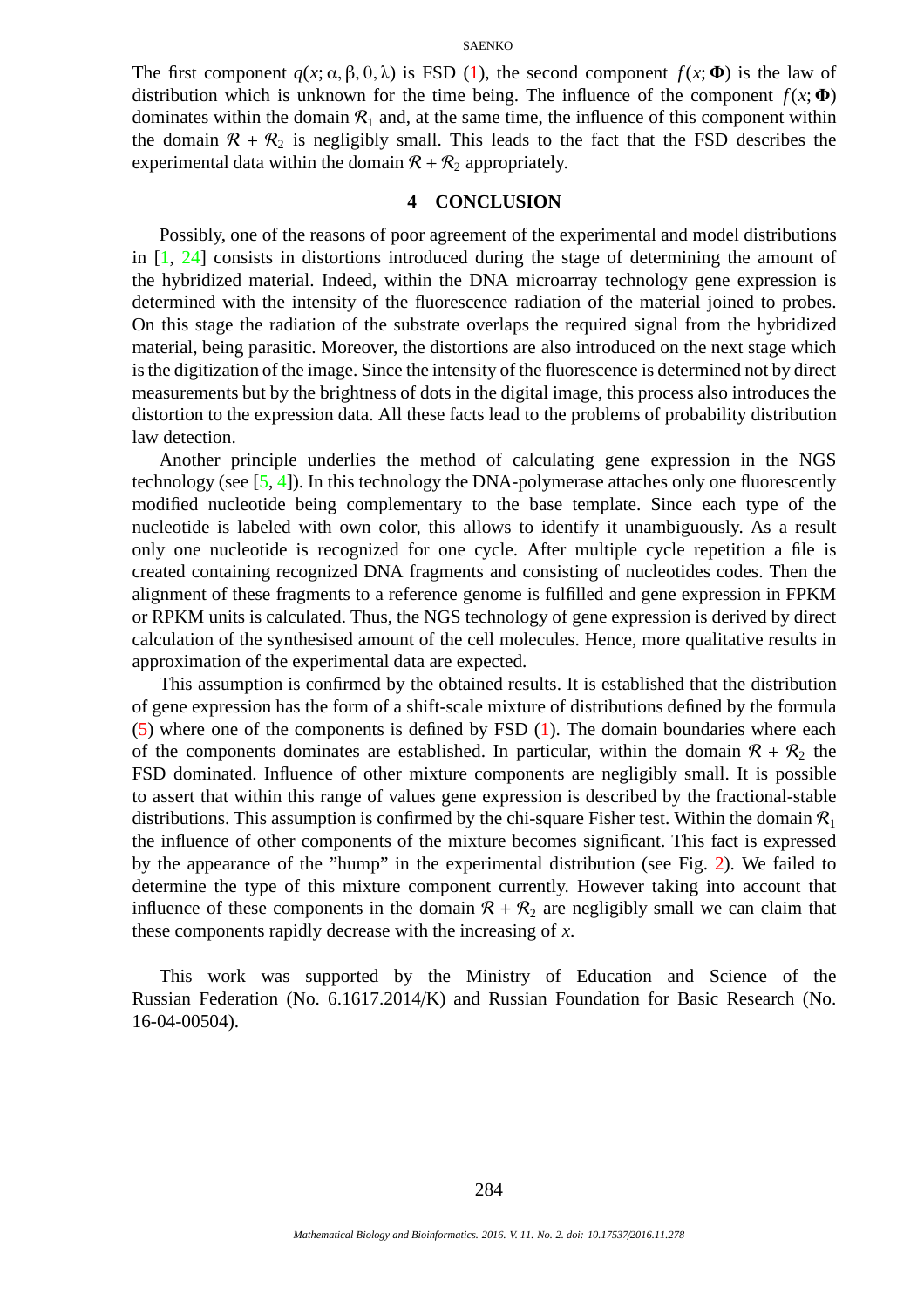# **APPENDIX 1.**

<span id="page-7-0"></span>**Table 1.** The results of gene expression approximation obtained with NGS technology by the FSD and chi-square Fisher testing of the hypothesis  $H_0$ . The results are presented for human (series GSE50760), mouse (series GSE53110), macaque (series GSE53690), drosophila (series GSE54600)

| Organism                      | Channel name                          | $\hat{\alpha}$ | β    | $\hat{\theta}$ | ĥ     | $\mathcal{H}_0$  | $\boldsymbol{p}$ | $p_{\rm 2}$ |  |
|-------------------------------|---------------------------------------|----------------|------|----------------|-------|------------------|------------------|-------------|--|
| Human                         | AMC_2.2_FPKM                          | 1.01           | 0.51 | 0.30           | 6.72  | $\mathbf{1}$     | 0.543            | 0.002       |  |
|                               | AMC_3.2_FPKM                          | 0.98           | 0.46 | 0.30           | 6.91  | 1                | 0.536            | 0.003       |  |
|                               | AMC_5.2_FPKM                          | 1.00           | 0.50 | 0.30           | 6.67  | $\mathbf{1}$     | 0.540            | 0.002       |  |
|                               | AMC_6.2_FPKM                          | 0.99           | 0.40 | 0.35           | 6.52  | $\boldsymbol{0}$ | 0.541            | 0.002       |  |
|                               | AMC_7.2_FPKM                          | 0.98           | 0.50 | 0.30           | 6.82  | $\mathbf{1}$     | 0.545            | 0.002       |  |
|                               | AMC_8.2_FPKM                          | 0.97           | 0.40 | 0.31           | 7.33  | $\boldsymbol{0}$ | 0.540            | 0.003       |  |
|                               | AMC_9.2_FPKM                          | 0.98           | 0.50 | 0.30           | 6.87  | 1                | 0.545            | 0.002       |  |
|                               | AMC_10.2_FPKM                         | 1.00           | 0.45 | 0.31           | 6.98  | $\mathbf{1}$     | 0.542            | 0.003       |  |
|                               | AMC <sub>12.2</sub> FPKM              | 0.99           | 0.44 | 0.30           | 7.25  | $\mathbf{1}$     | 0.546            | 0.003       |  |
|                               | AMC_13.2_FPKM                         | 0.95           | 0.39 | 0.30           | 7.42  | $\mathbf{1}$     | 0.537            | 0.003       |  |
|                               | AMC_17.2_FPKM                         | 1.01           | 0.36 | 0.34           | 7.89  | $\mathbf{1}$     | 0.567            | 0.003       |  |
|                               | AMC_18.2_FPKM                         | 0.96           | 0.39 | 0.30           | 7.43  | $\boldsymbol{0}$ | 0.539            | 0.003       |  |
|                               | AMC_19.2_FPKM                         | 0.99           | 0.54 | 0.31           | 7.21  | $\boldsymbol{0}$ | 0.555            | 0.002       |  |
|                               | AMC_20.2_FPKM                         | 0.99           | 0.49 | 0.30           | 7.25  | $\mathbf{1}$     | 0.546            | 0.003       |  |
|                               | AMC_21.2_FPKM                         | 0.99           | 0.38 | 0.30           | 7.35  | $\mathbf{1}$     | 0.544            | 0.003       |  |
|                               | cTEC                                  | 1.20           | 0.54 | 0.15           | 12.00 | $\mathbf{1}$     | 0.440            | 0.001       |  |
|                               | mTEC                                  | 0.91           | 0.23 | 0.65           | 7.70  | $\boldsymbol{0}$ | 0.515            | 0.001       |  |
|                               | immature_mTEC                         | 1.16           | 0.38 | 0.30           | 10.02 | $\mathbf{1}$     | 0.515            | 0.001       |  |
| Mouse                         | mature_mTECE                          | 1.06           | 0.17 | 0.45           | 9.53  | $\mathbf{1}$     | 0.470            | 0.001       |  |
|                               | Aire_neg_mTEC                         | 1.05           | 0.35 | 0.32           | 9.62  | $\mathbf{1}$     | 0.508            | 0.001       |  |
|                               | Aire_pos_mTEC                         | 0.94           | 0.21 | 0.60           | 8.61  | $\boldsymbol{0}$ | 0.500            | 0.001       |  |
|                               | Aire_knockout_mTEC                    | 1.05           | 0.37 | 0.32           | 9.79  | $\mathbf{1}$     | 0.462            | 0.001       |  |
|                               | s_1_1_7_130430                        | 1.10           | 0.38 | 0.28           | 17.85 | $\mathbf{1}$     | 0.554            | 0.005       |  |
|                               | s <sub>119</sub> 130430               | 1.08           | 0.50 | 0.26           | 17.21 | $\mathbf{1}$     | 0.548            | 0.005       |  |
|                               | s 2 1 20 130607                       | 0.97           | 0.57 | 0.40           | 16.32 | $\mathbf{1}$     | 0.599            | 0.005       |  |
|                               | s <sub>11112</sub> 130430             | 1.07           | 0.66 | 0.27           | 16.58 | $\boldsymbol{0}$ | 0.556            | 0.006       |  |
|                               | s_1_1_22_130607                       | 1.10           | 0.61 | 0.30           | 17.27 | $\boldsymbol{0}$ | 0.557            | 0.005       |  |
| Macaque                       | s 2 1 25 130607                       | 1.11           | 0.49 | 0.28           | 17.31 | $\mathbf{1}$     | 0.558            | 0.006       |  |
|                               | s_1_1_11_130430                       | 1.13           | 0.52 | 0.29           | 17.76 | $\mathbf{1}$     | 0.559            | 0.005       |  |
|                               | s_1_1_10_130430                       | 1.13           | 0.59 | 0.25           | 17.70 | $\mathbf{1}$     | 0.555            | 0.006       |  |
|                               | s_1_1_16_130430                       | 1.11           | 0.63 | 0.25           | 18.19 | $\mathbf{1}$     | 0.554            | 0.005       |  |
|                               | s <sub>111</sub> 18 <sub>130430</sub> | 1.19           | 0.51 | 0.23           | 19.10 | $\mathbf{1}$     | 0.550            | 0.005       |  |
|                               | s <sub>11115</sub> 130430             | 1.16           | 0.63 | 0.19           | 19.31 | $\mathbf{1}$     | 0.535            | 0.004       |  |
|                               | s <sub>111</sub> 19 <sub>130430</sub> | 1.12           | 0.36 | 0.30           | 18.84 | $\mathbf{1}$     | 0.552            | 0.006       |  |
|                               | s <sub>115</sub> 130430               | 1.14           | 0.46 | 0.21           | 20.34 | $\mathbf{1}$     | 0.541            | 0.005       |  |
|                               | $D$ Yki $1$                           | 1.04           | 0.46 | 0.27           | 18.68 | $\mathbf{1}$     | 0.415            | 0.010       |  |
|                               | D_Yki_2                               | 1.00           | 0.37 | 0.39           | 18.38 | $\mathbf{1}$     | 0.369            | 0.011       |  |
|                               | D_Yki_3                               | 1.10           | 0.59 | 0.20           | 21.95 | $\mathbf{1}$     | 0.374            | 0.012       |  |
| Continuation on the next page |                                       |                |      |                |       |                  |                  |             |  |

#### 285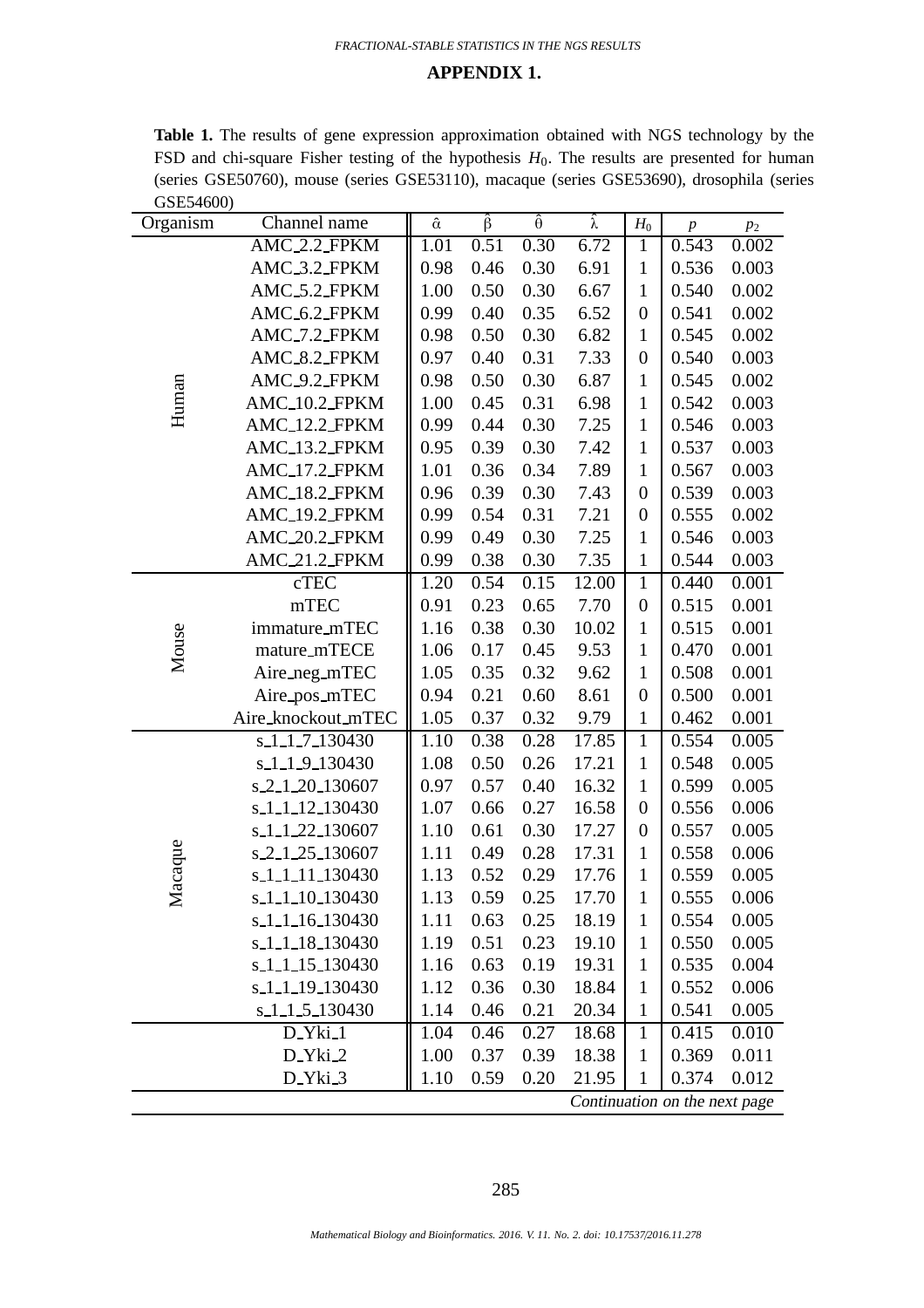| Organism   | Channel name | $\hat{\alpha}$ | Ŝ    | Ô               |       | $H_0$ | p     | $p_2$ |  |  |
|------------|--------------|----------------|------|-----------------|-------|-------|-------|-------|--|--|
| Drosophila | M_Yki_1      | 1.07           | 0.41 | 0.30            | 20.11 |       | 0.364 | 0.011 |  |  |
|            | M_Yki_2      | 0.93           | 0.47 | 0.30            | 16.27 | 0     | 0.361 | 0.011 |  |  |
|            | $M_Yki_3$    | 1.10           | 0.60 | 0.26            | 21.80 |       | 0.407 | 0.011 |  |  |
|            | $M_Yki_T_1$  | 1.15           | 0.48 | 0.20            | 22.60 |       | 0.398 | 0.008 |  |  |
|            | $M_Yki_T_2$  | 1.08           | 0.48 | 0.28            | 24.72 | 0     | 0.383 | 0.012 |  |  |
|            | M_Yki_T_3    | 1.13           | 0.56 | 0.20            | 22.21 |       | 0.510 | 0.008 |  |  |
|            | $Tr_Yki_13$  | 1.22.          | 0.69 | 0.15            | 23.00 |       | 0.512 | 0.008 |  |  |
|            | $Tr$ Yki 23  | 1.14           | 0.74 | 0.15            | 22.61 |       | 0.509 | 0.008 |  |  |
|            | $Tr_Yki_33$  | 1.24           | 0.75 | .11<br>$\theta$ | 25.54 |       | 0.431 | 0.008 |  |  |

### **REFERENCES**

**SAENKO** 

- <span id="page-8-0"></span>1. Saenko V., Saenko Yu. Application of the fractional stable distributions for approximation of gene expression profiles. *Statistical Applications in Genetics and Molecular Biology*. 2015. V. 14. No. 3. P. 295–306. doi: 10.1515/[sagmb-2014-0094](https://doi.org/10.1515/sagmb-2014-0094)
- <span id="page-8-2"></span><span id="page-8-1"></span>2. Knudsen S. *Guide to Analysis of DNA Microarray Data*. Hoboken, NJ, USA : John Wiley & Sons, Inc., 2004. doi: 10.1002/[0471670278](https://doi.org/10.1002/0471670278)
- 3. McLachlan G.J., Do K.-A., Ambroise C. *Analyzing Microarray Gene Expression Data*. Wiley Series in Probability and Statistics. Hoboken, NJ, USA : John Wiley & Sons, Inc., 2004. doi: 10.1002/[047172842X](https://doi.org/10.1002/047172842X)
- <span id="page-8-3"></span>4. Goodwin S., McPherson J.D., McCombie W.R. Coming of age: ten years of next-generation sequencing technologies. *Nature Reviews Genetics*. 2016. V. 17. No. 6. P. 333–351. doi: 10.1038/[nrg.2016.49](https://doi.org/10.1038/nrg.2016.49)
- <span id="page-8-4"></span>5. Metzker M.L. Sequencing technologies - the next generation. *Nature reviews. Genetics*. 2010. V. 11. No. 1. P. 31–46. doi: 10.1038/[nrg2626](https://doi.org/10.1038/nrg2626)
- <span id="page-8-5"></span>6. Ozsolak F., Milos P.M. RNA sequencing: advances, challenges and opportunities. *Nature reviews. Genetics*. 2011. V. 12. No. 2. P. 87–98. doi: 10.1038/[nrg2934](https://doi.org/10.1038/nrg2934)
- <span id="page-8-6"></span>7. Ansorge W.J. Next-generation DNA sequencing techniques.*New Biotechnology*. 2009. V. 25. No. 4. P. 195–203. doi: 10.1016/[j.nbt.2008.12.009](https://doi.org/10.1016/j.nbt.2008.12.009)
- <span id="page-8-7"></span>8. Wang Z., Gerstein M., Snyder M. RNA-Seq: a revolutionary tool for transcriptomics. *Nature reviews. Genetics*. 2009. V. 10. No. 1. P. 57–63. doi: 10.1038/[nrg2484](https://doi.org/10.1038/nrg2484)
- <span id="page-8-8"></span>9. Ueda H.R., Hayashi S., Matsuyama S., Yomo T., Hashimoto S., Kay S.A., Hogenesch J.B., Iino M. Universality and flexibility in gene expression from bacteria to human. *Proceedings of the National Academy of Sciences*. 2004. V. 101. No. 11. P. 3765–3769. doi: 10.1073/[pnas.0306244101](https://doi.org/10.1073/pnas.0306244101)
- <span id="page-8-9"></span>10. Liebovitch L.S., Jirsa V.K., Shehadeh L.A. Structure of genetic regulatory networks: evidence for scale free networks. In: *Complexus Mundi Emergent Patterns in Nature* / Ed. by UK Novak M.M. (Kingston University). Singapore : World Scientific Publishing Co. Pte. Ltd., 2006. P. 1-8. doi: 10.1142/[9789812774217](https://doi.org/10.1142/9789812774217_0001)\_0001
- <span id="page-8-10"></span>11. Lu Ch., King R.D. An investigation into the population abundance distribution of mRNAs, proteins, and metabolites in biological systems. *Bioinformatics (Oxford, England)*. 2009. V. 25. No. 16. P. 2020–2027. doi: 10.1093/[bioinformatics](https://doi.org/10.1093/bioinformatics/btp360)/btp360
- <span id="page-8-11"></span>12. Furusawa Ch., Kaneko K. Zipf's Law in Gene Expression. *Physical Review Letters*. 2003. V. 90. No. 8. P. 8–11. doi: 10.1103/[PhysRevLett.90.088102](https://doi.org/10.1103/PhysRevLett.90.088102)
- <span id="page-8-12"></span>13. Hoyle D.C.,Rattray M.,Jupp R.,Brass A. Making sense of microarray data distributions. *Bioinformatics*. 2002. V. 18. No. 4. P. 576–584. doi: 10.1093/[bioinformatics](https://doi.org/10.1093/bioinformatics/18.4.576)/18.4.576
- <span id="page-8-13"></span>14. Kuznetsov V.A., Knott G.D., Bonner R.F. General statistics of stochastic process of gene expression in eukaryotic cells. *Genetics*. 2002. V. 161. No. 3. P. 1321–1332.